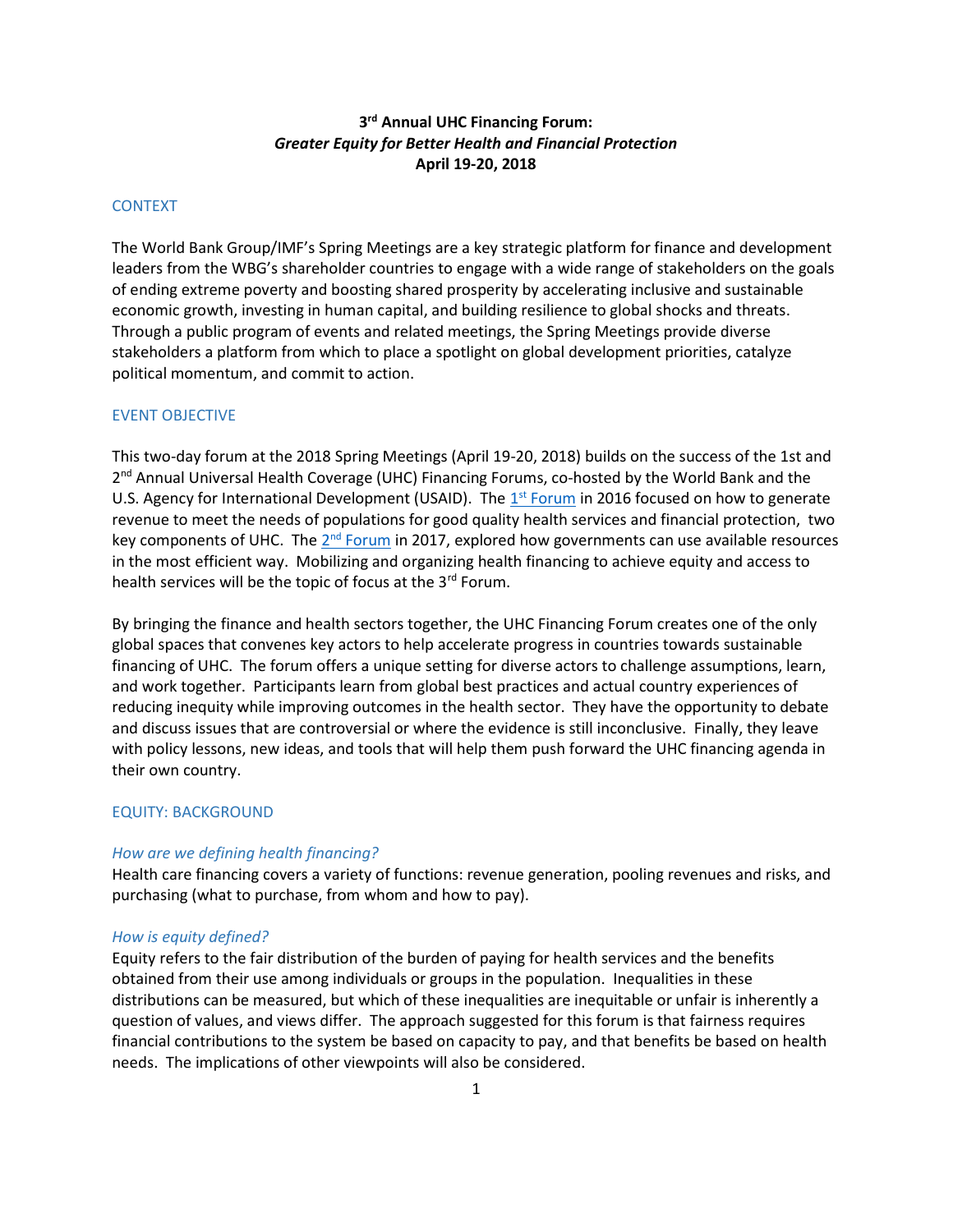# Why is health financing important for equity?

From an equity perspective, health financing is important because it determines:

- The extent to which different individuals, households and firms contribute financially to the health system;
- The availability (and quality) of health services as well as their distribution across population groups and territories; and
- The degree and distribution of financial protection offered against the costs of paying for health services.

# Isn't equity implicit in UHC as a goal? Does it really require special attention?

The vision of UHC is that all people will obtain the health services they need, of good quality, and without financial hardship linked to paying for them out-of-pocket (WHO 2010). UHC is based on the principle that health services should be distributed according to need. It is not explicit about the full distribution of financial contributions across payers other than that out-of-pocket payments should not lead to severe financial hardship. The forum extends this dimension to consideration of the fairness of all financial contributions. Moreover, while the ultimate attainment of UHC is equitable, evidence emerging from countries shows that in spite of gains in health coverage and financial protection, and/or the overall level of population health, inequities can persist and even widen on the path to UHC when there is insufficient focus on equity<sup>1</sup>. To ensure that the push towards UHC does not make the same mistakes and leave the same disadvantaged populations behind, country governments and their citizens must make equity an explicit priority within UHC design and ongoing monitoring and evaluation plans.

### What aspects of health care (esp. related to delivery) are outside the scope of this forum?

This forum WILL look at how health financing functions (policy levers) (mobilization, pooling and purchasing) can be used to address pervasive constraints to achieving equitable health outcomes. The forum is NOT intended to focus on how other aspects of health systems -- service delivery/organization; health workforce; health information systems; medicines and technologies; and leadership/governance – or sectors outside health influence equity, which are discussed in other fora. It will, when appropriate, discuss how health financing can influence other health system functions to improve equity.

#### What are the major threats to equitable health financing?

Reliance on regressive resource mobilization. Health systems in many low- and middle-income countries are financed through key sources such as taxation, social health insurance contributions, private health insurance premiums, and out-of-pocket payments(OOPs). How revenues are collected has a great impact on the equity of the system. OOPs, which comprise more than 50% of total health expenditures in many low-income countries, are usually the most regressive way to pay for health, and the way that most exposes people to catastrophic financial risk. Other sources of pre-paid or pooled revenue sources are an improvement on OOPs, but many LMICs are constrained in their ability to expand these revenue sources.

Supply- and demand-side constraints to accessing pooling mechanisms. While prepayment is preferable, from an equity perspective, to OOPS, it also matters greatly how the revenues are combined so as to

<sup>&</sup>lt;sup>1</sup> Rodney and Hill International Journal for Equity in Health 2014, 13:72 http://www.equityhealthj.com/content/13/1/72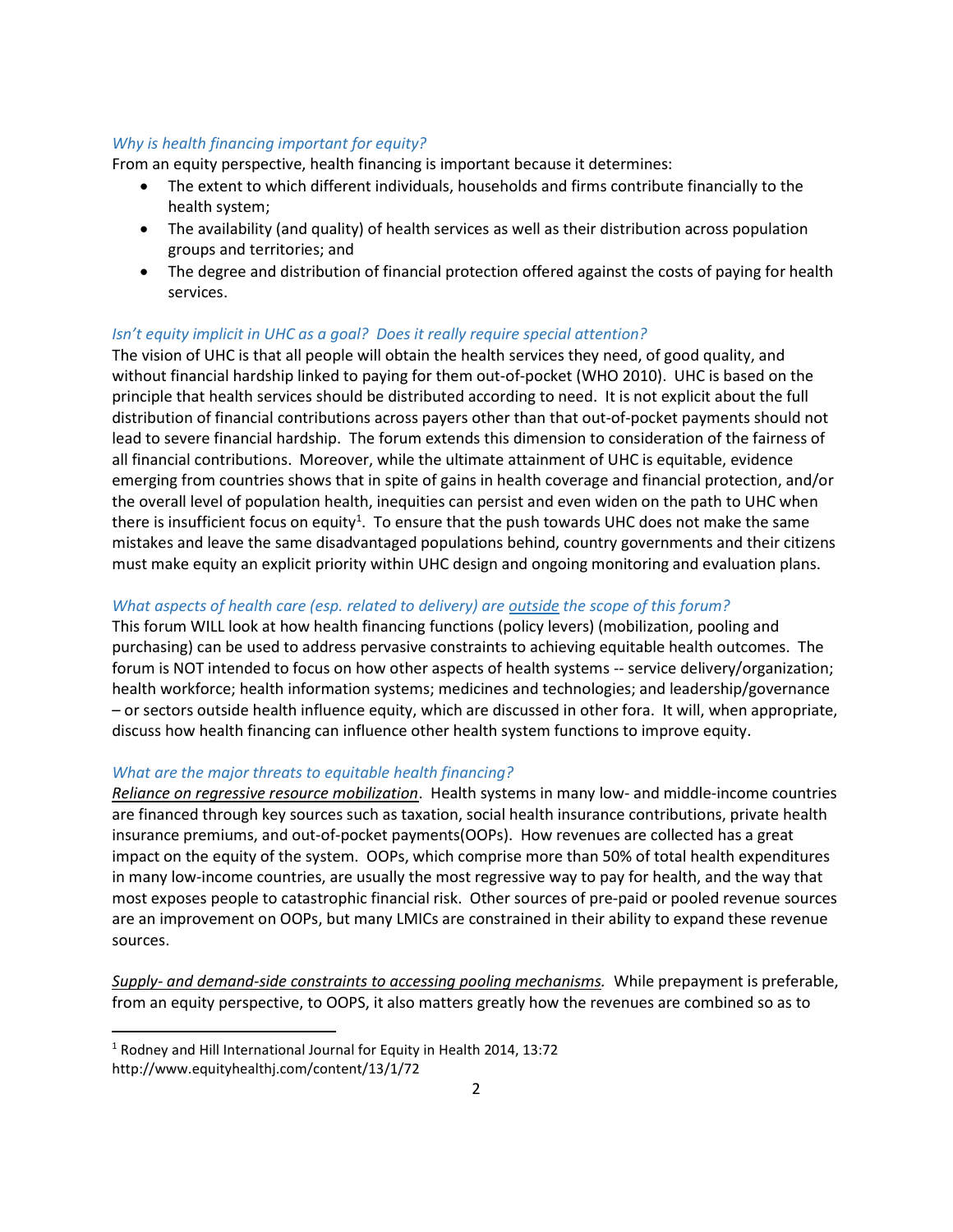share risks: how many pools there are, how large they are, whether inclusion is voluntary or mandatory, whether exclusion is allowed, what degree and kind of competition exists among pools, and whether, in the case of competing pools, there are mechanisms to compensate for differences in risk and in capacity to pay. Even where pooling mechanisms exist, disadvantaged populations face barriers to accessing (enrolling in and then benefiting from) them.

Supply-and demand-side constraints to accessing health services. Health services are designed and implemented in such a way that they target the 'best off' and fail to reach the least advantaged. Resource allocation or purchasing mechanisms can exacerbate biases against poor and vulnerable populations. Decisions to prioritize specific health services in essential packages of health services may benefit better off populations and limit resources for poor, rural or vulnerable populations. Public subsidies may disproportionately favor tertiary hospital in urban areas which are more frequented by better off populations. Reliance on OOPs or risk pools comprised of formal sector populations incentivize providers to deliver quality, health care services to those who can well afford them. For many other related reasons, poor populations face barriers to accessing the quality services they need.

### TOPICS FOR PRESENTATION AND DISCUSSION AT THE FORUM

#### What are the issues of relevance to policy makers and implementers?

The 3rd Forum will explore challenges across several broad areas. The questions in bullet points are illustrative rather than comprehensive:

#### 1. Equity of revenue generation:

- Is there evidence that equity in revenue collection has improved, at global and national (and local) levels?
- Representatives of Ministries of Finance explore how their countries have moved towards prepayment for health services through improved taxation and social health insurance systems. What strategies have been used to extend collection of taxes or premiums among the informal sector? With what level of success? What were the determinants of success/failure?
- Are there trade-offs that result from revenue collection systems that deduct from salaries or employers but may discourage formalization of the labor force (trapping people in low-paid jobs) and encouraging non-declared salary payments?
- What is the role of Development Assistance for Health (DAH) in promoting equity? How can countries influence and leverage existing DAH so that it improves equity and does not create additional inequities or fragmentation? How might these approaches vary by donor type including new donors, such as foundations and impact investors or countries like China? What are the implications for equity as countries grow wealthier and transition away from donor support?

### 2. Equity in pooling:

- What are the sources of catastrophic spending and impoverishment (for example, if medicines are the major source of health care spending, have insurance products been designed and implemented in a way that actually address these costs?)
- What measures have worked to reduce these catastrophic and impoverishing spending over the past years?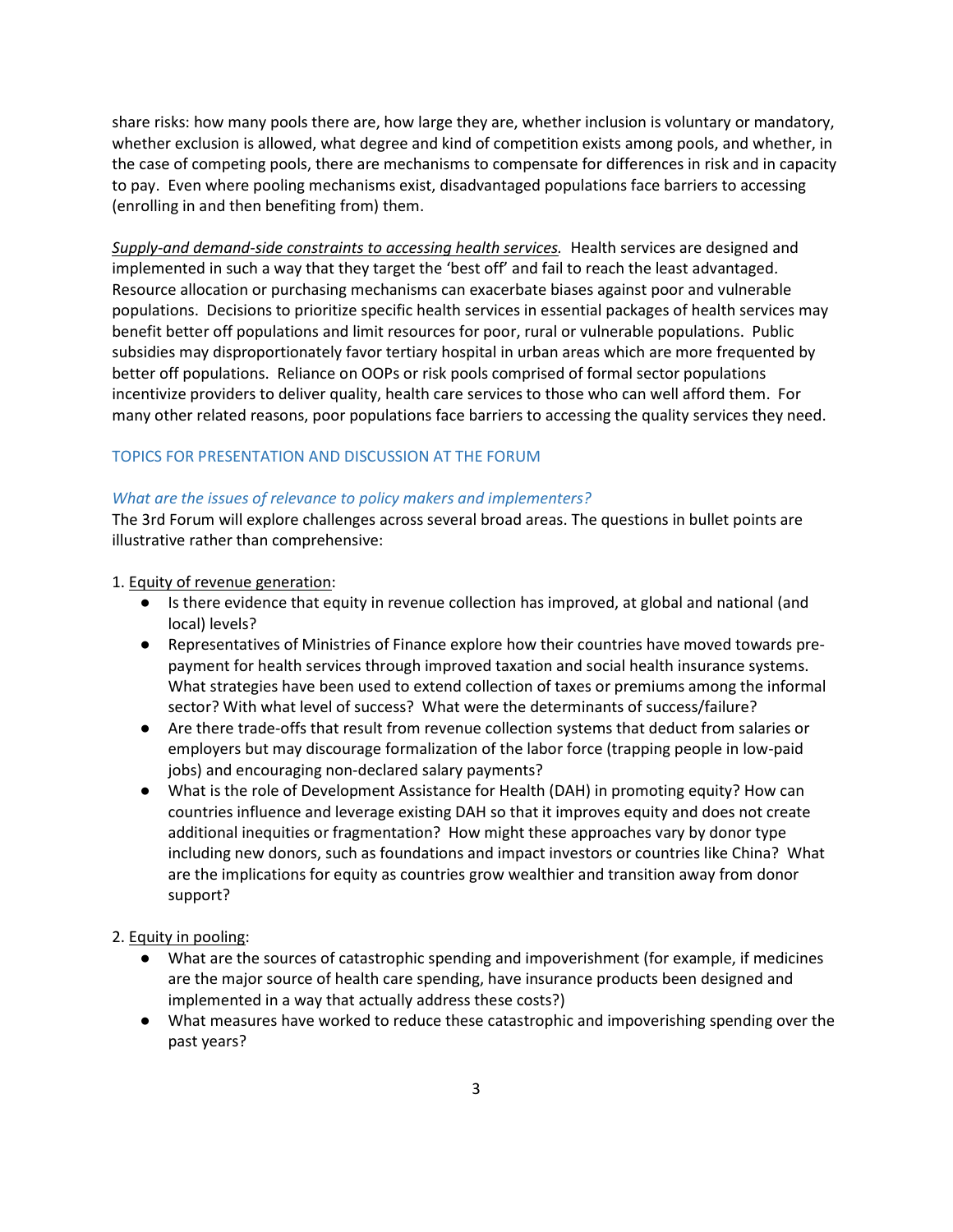- What aspects of the political, fiscal, labor force and demographic context help (or hinder) the move towards pre-paid/pooled sources of financing?
- What are the causes of fragmentation and how does it pave the way to inequity? E.g. different schemes for different population groups or simply administrative barriers to redistribution, as with decentralization in many countries
- What can be learned from country experiences to reduce the fragmentation of risk pools?
- What are new, different and innovative ways the informal sector might be shielded from catastrophic expenditures and impoverishment?
- How might social health insurance be structured / managed / up-scaled to ensure equity of health financing and access?
- Can voluntary insurance reduce the burden of public financing or does it worsen inequity in access? How might donors or governments engage voluntary insurance programs to achieve equity in health outcomes?

3. Equity in purchasing (what to purchase, from whom and how to pay):

- What is the role of the benefits package in UHC and its potential impact on equity?
- Can explicit priority-setting help to improve health with equity? Under what conditions? Can it work in low-income countries?
- What are the challenges associated with shifting resources to front-line / PHC services?
- How can priority-setting balance health needs with health systems constraints?
- What are the challenges associated with fair distribution of resources over a national territory? How successful are efforts to improve equity in per capita public health budgets across provinces, regions, and districts?
- How can we address equity in allocation of health resources beyond the essential benefits package to include non-personal goods and expenditure on health systems strengthening and governance?
- How can purchasing mechanisms enhance patient-centered care and ensure responsiveness to patient and consumer demands?

4. Cross-cutting challenges:

- Is there evidence for targeting vs. universalism, or for one form of targeting vs. another? For example, the relative costs and benefits of free MCH services vs. exemptions for low-income groups for everything. How do you address special categories, such as refugees (non-citizens), especially in fragile states, in the allocation of scarce resources?
- What does universality and progressive realization mean in practice? Are needs-based and rights-based approaches and progressive realization at odds with each other?
- Achieving equity requires a shift to a more equity-based political economy which views health as an investment and an entitlement that benefits all of society. Is such a shift inevitable as countries increase in wealth?
- Exploring and addressing the trade-offs between equity and efficiency.
- Are there any health financing, demand-oriented interventions that have proved effective in addressing inequities? E.g. cash transfers, schemes covering indirect costs and opportunist costs, etc.